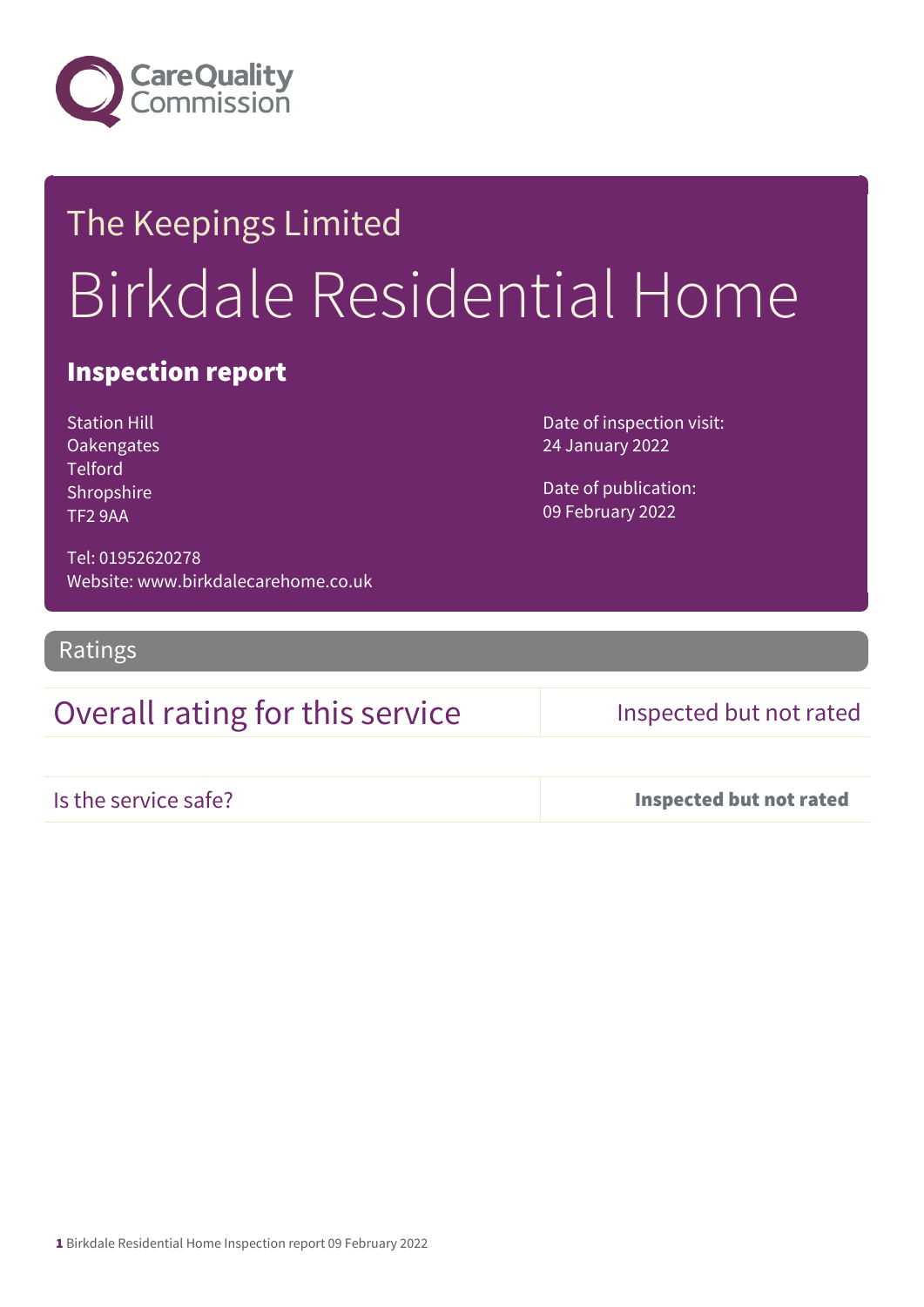# Summary of findings

### Overall summary

Birkdale Residential Home provides accommodation and personal care to up to 29 people. At the time of this inspection there were 26 people using the service.

We found the following examples of good practice.

Visitors were checked on arrival for proof of vaccination where it was applicable. On the day of the inspection a visiting professional was not allowed entry as they could not provide evidence, they had the vaccine. This showed the provider was following the correct government guidance.

We saw there was a plentiful supply of PPE throughout the building and staff were observed to be wearing it at all times.

The manager kept relatives up to date with any changes and people were receiving visits from their relatives in line with the current guidance.

Risk assessments were in place for people and staff regarding individual risk factors of COVID-19. Staff and people were regularly tested and had received COVID-19 vaccinations.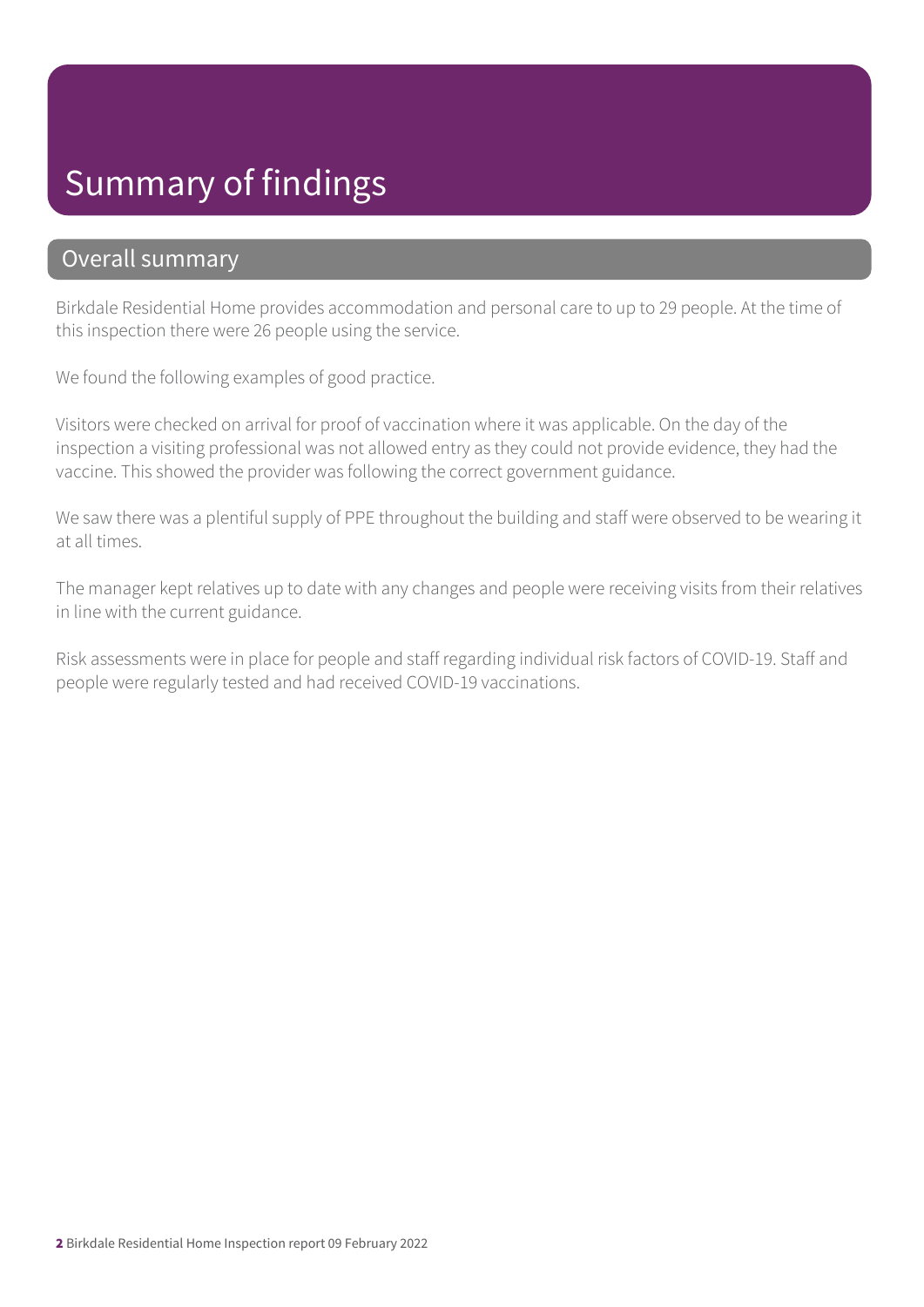## The five questions we ask about services and what we found

We always ask the following five questions of services.

Further information is in the detailed findings below.

Is the service safe? Inspected but not rated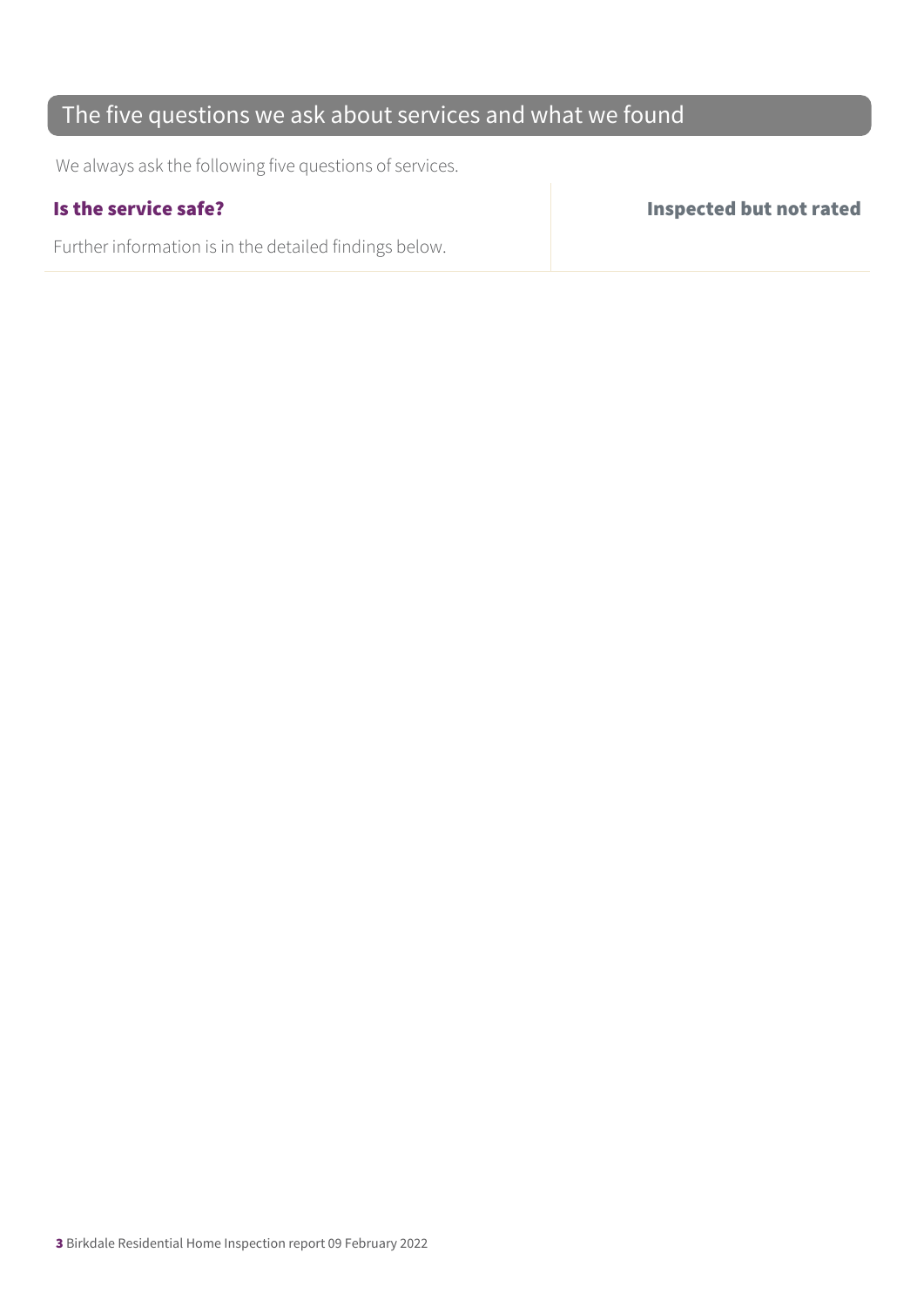

# Birkdale Residential Home

## Detailed findings

# Background to this inspection

We carried out this inspection under Section 60 of the Health and Social Care Act 2008 as part of our regulatory functions. This inspection was planned to check whether the provider is meeting the legal requirements and regulations associated with the Health and Social Care Act 2008.

As part of CQC's response to the COVID-19 pandemic we are looking at how services manage infection control and visiting arrangements. This was a targeted inspection looking at the infection prevention and control measures the provider had in place. We also asked the provider about any staffing pressures the service was experiencing and whether this was having an impact on the service.

This inspection took place on 24 January 2022 and was announced. We gave the service two hours' notice of the inspection.